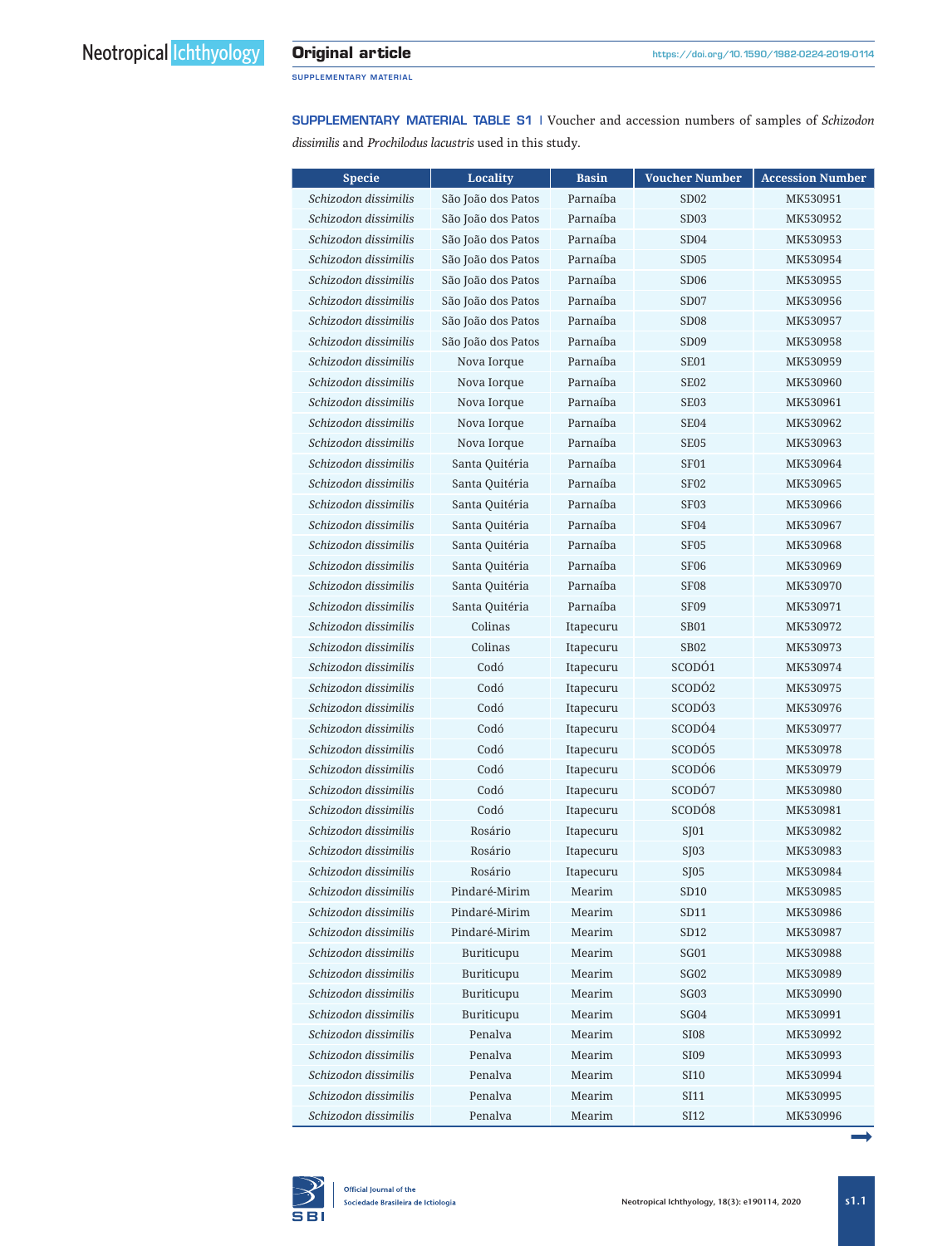| <b>Specie</b>         | <b>Locality</b>    | <b>Basin</b> | <b>Voucher Number</b> | <b>Accession Number</b> |
|-----------------------|--------------------|--------------|-----------------------|-------------------------|
| Schizodon dissimilis  | Penalva            | Mearim       | <b>SI13</b>           | MK530997                |
| Schizodon dissimilis  | Penalva            | Mearim       | SI14                  | MK530998                |
| Schizodon dissimilis  | Penalva            | Mearim       | <b>SI15</b>           | MK530999                |
| Schizodon dissimilis  | Penalva            | Mearim       | SI16                  | MK531000                |
| Schizodon dissimilis  | Lago Açu           | Mearim       | SD13                  | MK531001                |
| Schizodon dissimilis  | Lago Açu           | Mearim       | SD <sub>14</sub>      | MK531002                |
| Schizodon dissimilis  | Lago Açu           | Mearim       | SD <sub>15</sub>      | MK531003                |
| Schizodon dissimilis  | Lago Açu           | Mearim       | SD16                  | MK531004                |
| Schizodon dissimilis  | Arari              | Mearim       | <b>SF10</b>           | MK531005                |
| Schizodon dissimilis  | Arari              | Mearim       | SF11                  | MK531006                |
| Schizodon dissimilis  | Arari              | Mearim       | <b>SF12</b>           | MK531007                |
| Schizodon dissimilis  | Arari              | Mearim       | <b>SF13</b>           | MK531008                |
| Schizodon dissimilis  | Arari              | Mearim       | <b>SF15</b>           | MK531009                |
| Schizodon dissimilis  | Arari              | Mearim       | <b>SF16</b>           | MK531010                |
| Schizodon dissimilis  | Arari              | Mearim       | S <sub>108</sub>      | MK531011                |
| Schizodon dissimilis  | Arari              | Mearim       | SJ09                  | MK531012                |
| Schizodon dissimilis  | Arari              | Mearim       | SJ10                  | MK531013                |
| Schizodon dissimilis  | Turiaçu            | Turiaçu      | SI01                  | MK531014                |
| Schizodon dissimilis  | Turiaçu            | Turiaçu      | SI02                  | MK531015                |
| Schizodon dissimilis  | Turiaçu            | Turiaçu      | <b>SI03</b>           | MK531016                |
| Schizodon dissimilis  | Turiaçu            | Turiaçu      | SI04                  | MK531017                |
| Schizodon dissimilis  | Turiaçu            | Turiaçu      | <b>SI05</b>           | MK531018                |
| Schizodon dissimilis  | Turiaçu            | Turiaçu      | <b>SI06</b>           | MK531019                |
| Schizodon dissimilis  | Turiaçu            | Turiaçu      | SI07                  | MK531020                |
| Prochilodus lacustris | São João dos Patos | Parnaíba     | <b>PD01</b>           | MK531021                |
| Prochilodus lacustris | São João dos Patos | Parnaíba     | <b>PD02</b>           | MK531022                |
| Prochilodus lacustris | São João dos Patos | Parnaíba     | PD <sub>03</sub>      | MK531023                |
| Prochilodus lacustris | São João dos Patos | Parnaíba     | <b>PD04</b>           | MK531024                |
| Prochilodus lacustris | São João dos Patos | Parnaíba     | <b>PD05</b>           | MK531025                |
| Prochilodus lacustris | São João dos Patos | Parnaíba     | <b>PD06</b>           | MK531026                |
| Prochilodus lacustris | São João dos Patos | Parnaíba     | PD <sub>07</sub>      | MK531027                |
| Prochilodus lacustris | São João dos Patos | Parnaíba     | PD <sub>08</sub>      | MK531028                |
| Prochilodus lacustris | São João dos Patos | Parnaíba     | <b>PD09</b>           | MK531029                |
| Prochilodus lacustris | São João dos Patos | Parnaíba     | <b>PD10</b>           | MK531030                |
| Prochilodus lacustris | São João dos Patos | Parnaíba     | PD11                  | MK531031                |
| Prochilodus lacustris | São João dos Patos | Parnaíba     | <b>PD12</b>           | MK531032                |
| Prochilodus lacustris | Santa Quitéria     | Parnaíba     | <b>PF01</b>           | MK531033                |
| Prochilodus lacustris | Santa Quitéria     | Parnaíba     | <b>PF02</b>           | MK531034                |
| Prochilodus lacustris | Santa Quitéria     | Parnaíba     | PF03                  | MK531035                |
| Prochilodus lacustris | Santa Quitéria     | Parnaíba     | PF04                  | MK531036                |
| Prochilodus lacustris | Santa Quitéria     | Parnaíba     | <b>PF05</b>           | MK531037                |
| Prochilodus lacustris | Santa Quitéria     | Parnaíba     | <b>PF06</b>           | MK531038                |
| Prochilodus lacustris | Santa Quitéria     | Parnaíba     | PF07                  | MK531039                |
| Prochilodus lacustris | Santa Quitéria     | Parnaíba     | <b>PF08</b>           | MK531040                |
| Prochilodus lacustris | Santa Quitéria     | Parnaíba     | <b>PF09</b>           | MK531041                |
| Prochilodus lacustris | Colinas            | Itapecuru    | <b>PB01</b>           | MK531042                |
| Prochilodus lacustris | Codó               | Itapecuru    | PCODÓ01               | MK531043                |

## TABLE S1 | (Continued)

ª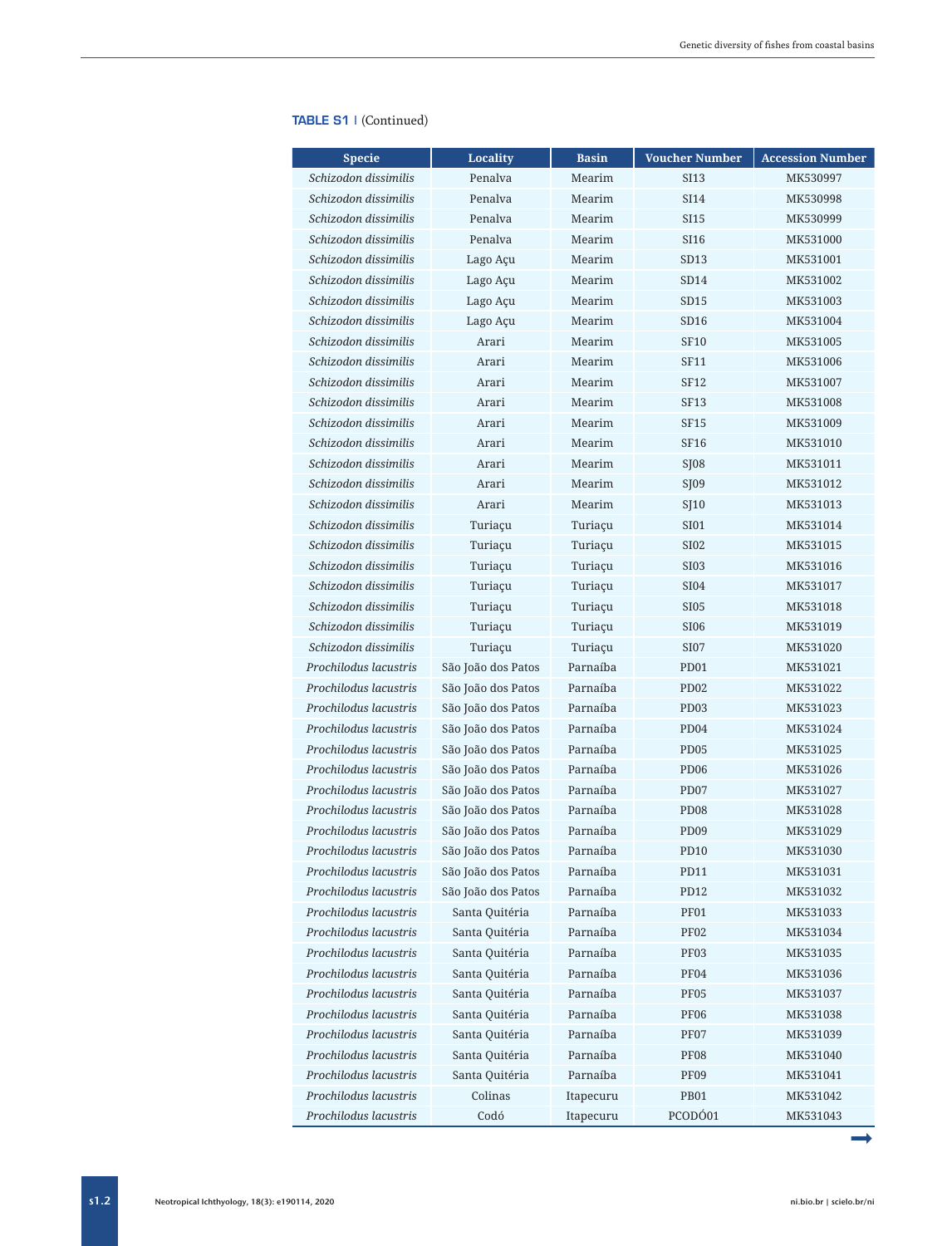### TABLE S1 | (Continued)

| <b>Specie</b>         | <b>Locality</b> | <b>Basin</b> | <b>Voucher Number</b> | <b>Accession Number</b> |
|-----------------------|-----------------|--------------|-----------------------|-------------------------|
| Prochilodus lacustris | Codó            | Itapecuru    | PCODÓ02               | MK531044                |
| Prochilodus lacustris | Codó            | Itapecuru    | PCODÓ03               | MK531045                |
| Prochilodus lacustris | Codó            | Itapecuru    | PCODÓ04               | MK531046                |
| Prochilodus lacustris | Codó            | Itapecuru    | PCODÓ05               | MK531047                |
| Prochilodus lacustris | Codó            | Itapecuru    | PCODÓ06               | MK531048                |
| Prochilodus lacustris | Codó            | Itapecuru    | PCODÓ07               | MK531049                |
| Prochilodus lacustris | Codó            | Itapecuru    | PCODÓ08               | MK531050                |
| Prochilodus lacustris | Codó            | Itapecuru    | PCODÓ09               | MK531051                |
| Prochilodus lacustris | Codó            | Itapecuru    | PCODÓ10               | MK531052                |
| Prochilodus lacustris | Codó            | Itapecuru    | PCODÓ11               | MK531053                |
| Prochilodus lacustris | Codó            | Itapecuru    | PCODÓ12               | MK531054                |
| Prochilodus lacustris | Rosário         | Itapecuru    | $S$ [01               | MK531055                |
| Prochilodus lacustris | Rosário         | Itapecuru    | $S$ [02               | MK531056                |
| Prochilodus lacustris | Rosário         | Itapecuru    | $S$ [03               | MK531057                |
| Prochilodus lacustris | Rosário         | Itapecuru    | $S$ [04               | MK531058                |
| Prochilodus lacustris | Rosário         | Itapecuru    | $S$ [05               | MK531059                |
| Prochilodus lacustris | Rosário         | Itapecuru    | $S$ [06               | MK531060                |
| Prochilodus lacustris | Rosário         | Itapecuru    | $S$ [07               | MK531061                |
| Prochilodus lacustris | Rosário         | Itapecuru    | SJ08                  | MK531062                |
| Prochilodus lacustris | Pindaré-Mirim   | Mearim       | <b>PD13</b>           | MK531063                |
| Prochilodus lacustris | Pindaré-Mirim   | Mearim       | <b>PD14</b>           | MK531064                |
| Prochilodus lacustris | Pindaré-Mirim   | Mearim       | <b>PD15</b>           | MK531065                |
| Prochilodus lacustris | Pindaré-Mirim   | Mearim       | <b>PD16</b>           | MK531066                |
| Prochilodus lacustris | Pindaré-Mirim   | Mearim       | <b>PD17</b>           | MK531067                |
| Prochilodus lacustris | Pindaré-Mirim   | Mearim       | <b>PD18</b>           | MK531068                |
| Prochilodus lacustris | Pindaré-Mirim   | Mearim       | <b>PD19</b>           | MK531069                |
| Prochilodus lacustris | Buriticupu      | Mearim       | <b>PG01</b>           | MK531070                |
| Prochilodus lacustris | Buriticupu      | Mearim       | <b>PG02</b>           | MK531071                |
| Prochilodus lacustris | Buriticupu      | Mearim       | <b>PG03</b>           | MK531072                |
| Prochilodus lacustris | Buriticupu      | Mearim       | <b>PG04</b>           | MK531073                |
| Prochilodus lacustris | Buriticupu      | Mearim       | <b>PG05</b>           | MK531074                |
| Prochilodus lacustris | Buriticupu      | Mearim       | <b>PG06</b>           | MK531075                |
| Prochilodus lacustris | Buriticupu      | Mearim       | <b>PG07</b>           | MK531076                |
| Prochilodus lacustris | Buriticupu      | Mearim       | <b>PG08</b>           | MK531077                |
| Prochilodus lacustris | Buriticupu      | Mearim       | PG09                  | MK531078                |
| Prochilodus lacustris | Penalva         | Mearim       | PI01                  | MK531079                |
| Prochilodus lacustris | Penalva         | Mearim       | PI02                  | MK531080                |
| Prochilodus lacustris | Penalva         | Mearim       | PI03                  | MK531081                |
| Prochilodus lacustris | Penalva         | Mearim       | PI04                  | MK531082                |
| Prochilodus lacustris | Penalva         | Mearim       | <b>PI05</b>           | MK531083                |
| Prochilodus lacustris | Penalva         | Mearim       | <b>PI06</b>           | MK531084                |
| Prochilodus lacustris | Penalva         | Mearim       | PI07                  | MK531085                |
| Prochilodus lacustris | Penalva         | Mearim       | <b>PI08</b>           | MK531086                |
| Prochilodus lacustris | Penalva         | Mearim       | PI09                  | MK531087                |
| Prochilodus lacustris | Penalva         | Mearim       | PI10                  | MK531088                |
| Prochilodus lacustris | Lago Açu        | Mearim       | <b>PD20</b>           | MK531089                |
| Prochilodus lacustris | Lago Açu        | Mearim       | PD21                  | MK531090                |